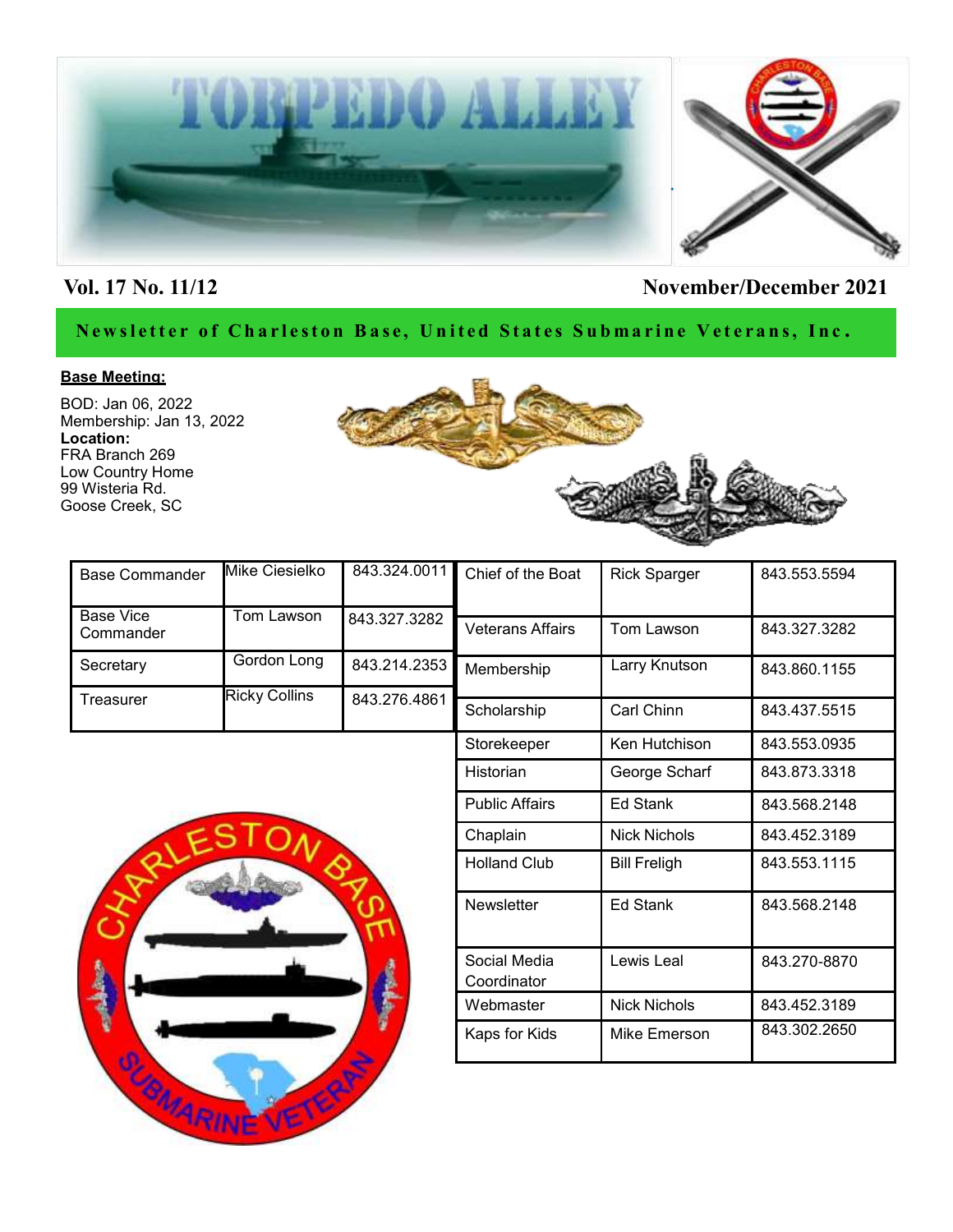### **Submarines lost during the month of November/December**

| USS Albacore (SS-218) | 7 Nov 44  | 85 Men Lost                                               |
|-----------------------|-----------|-----------------------------------------------------------|
| USS Growler (SS-215)  | 8 Nov 44  | 86 Men Lost                                               |
| USS Scamp (SS-277)    | 16 Nov 44 | 83 Men Lost                                               |
| USS Corvina (SS-226)  | 16 Nov 43 | 82 Men Lost                                               |
| USS Sculpin (SS-191)  | 19 Nov 43 | 43 Men Lost,<br>41 Taken Prisoner,<br>21 Survived the war |

#### **Submarines Lost during the month of December**

| USS Capelin (SS-289)  | 2 Dec 43  | 76 Men Lost                                            |
|-----------------------|-----------|--------------------------------------------------------|
| USS Sealion (SS-195)  | 10 Dec 41 | 4 Men Lost, 1 Taken Prisoner<br>And died in a POW camp |
| USS $F-1/Carp(SS-20)$ | 17 Dec 17 | 19 Men Lost                                            |
| USS S4 (SS-109)       | 17 Dec 27 | 40 Men Lost                                            |

#### **9 Boats, 538 Men Lost**

| <b>Table of Contents</b>                      |   |  |
|-----------------------------------------------|---|--|
| <b>From the Editor</b>                        |   |  |
| <b>From USSVI National</b>                    |   |  |
| <b>Humor</b>                                  | 3 |  |
| Hero and Son / Rummage Sale                   |   |  |
| Veterans Day Ceremony / CPO Breakfast         | 5 |  |
| Harleyville Christmas Parade                  |   |  |
| <b>Base Christmas Party</b>                   |   |  |
| <b>Scholarship Submarine Book Ends Raffle</b> |   |  |
|                                               |   |  |

### **Upcoming Charleston Base Events**

| Charleston Base Board of Directors Meeting      | Jan 6  | 1800 FRA Branch 269, Goose Creek |
|-------------------------------------------------|--------|----------------------------------|
| Charleston Base Meeting (Social Hr starts 1800) | Jan 13 | 1900 FRA Branch 269, Goose Creek |

## **From the Editor**

I have enjoyed publishing the news letter each month and hope it has been not only informative but spirited. This month I combined both November and December as no official meetings where held in December.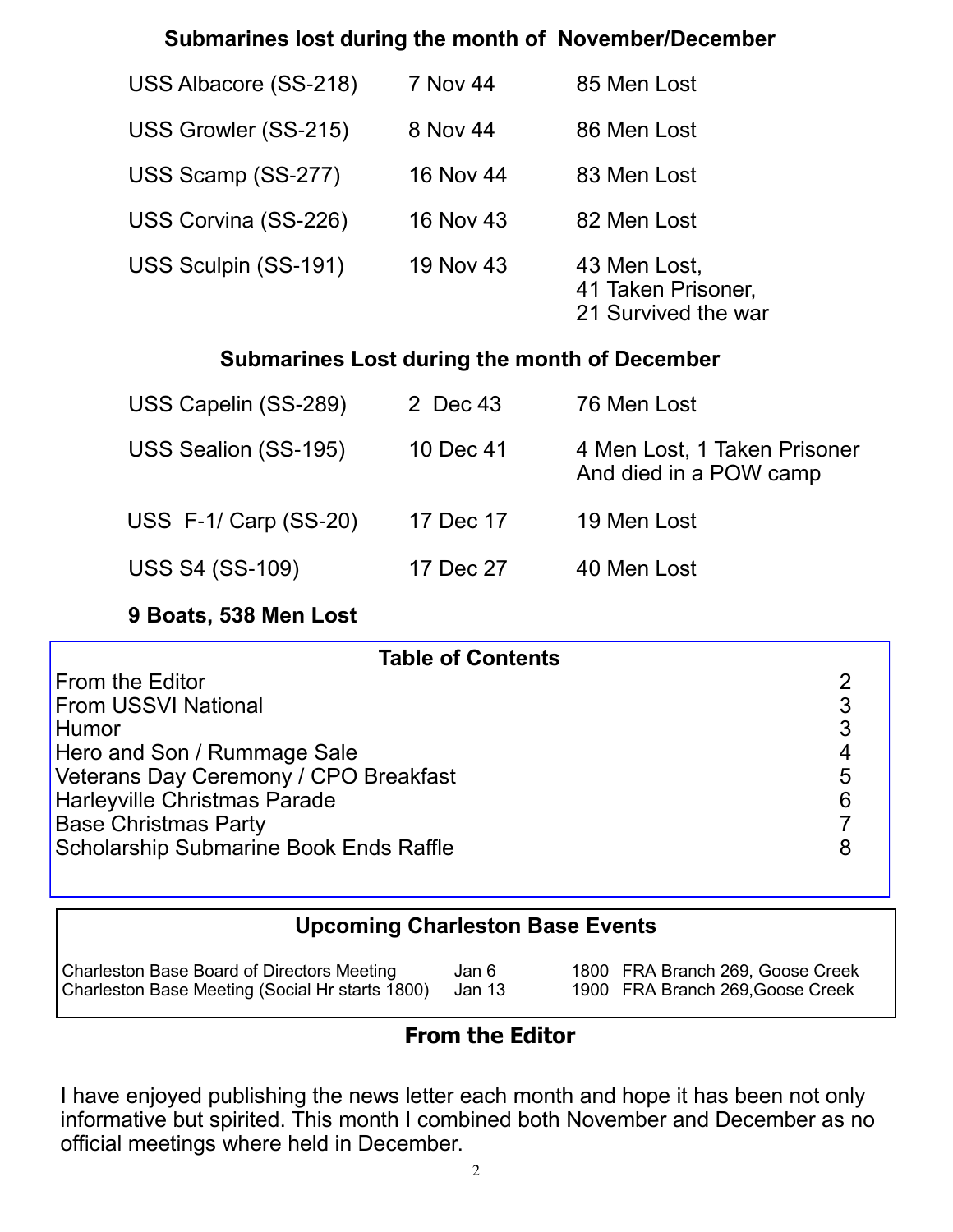### **From USSVI National** Nothing to Report

## HUMOR

The doctor said, "Alfie, the good news is I can cure your headaches. The bad news is that it will require castration.

You have a very rare condition which causes your testicles to press on your spine, and the pressure creates one hell of a headache. The only way to relieve the pressure is to remove the testicles."

Alfie was shocked and depressed. He wondered if he had anything to live for. But when he thought about it some more, he decided he'd rather be free of pain. He had no choice but to go under the knife.

When he left the hospital, he was without a headache for the first time in 20 years, but he felt like he was missing an important part of himself. As he walked down the street, he realized that he felt like a different person. He could make a new beginning and live a new life.

He saw a men's clothing store and thought, "That's what I need... A new suit."

He entered the shop and told the salesman, Abe "I'd like a new suit."

The elderly tailor eyed him briefly and said, "Let's see… Size 44 long."

Alfie laughed, "That's right, how did you know?"

"Been in the business 60 years!" the tailor said.

Alfie tried on the suit; it fit perfectly.

As Alfie admired himself in the mirror, the salesman asked, "How about a new shirt?"

Alfie thought for a moment and then said, "Sure."

The salesman eyed Alfie and said, "Let's see, 34 sleeves and 16-1/2 neck."

Alfie was surprised, "That's right, how did you know?"

"Been in the business 60 years," the man repeated.

Alfie tried on the shirt, and it fit perfectly.

Alfie walked comfortably around the shop, and the salesman asked, "How about some new underwear?"

Alfie thought for a moment, then said, "Sure." Abe said, "Let's see… Size 36."

Alfie laughed, "Aha! I got you, I've worn a size 34 since I was 18 years old."

Abe shook his head, "You can't wear a size 34. A size 34 would press your testicles up against the base of your spine and give you one hell of a headache."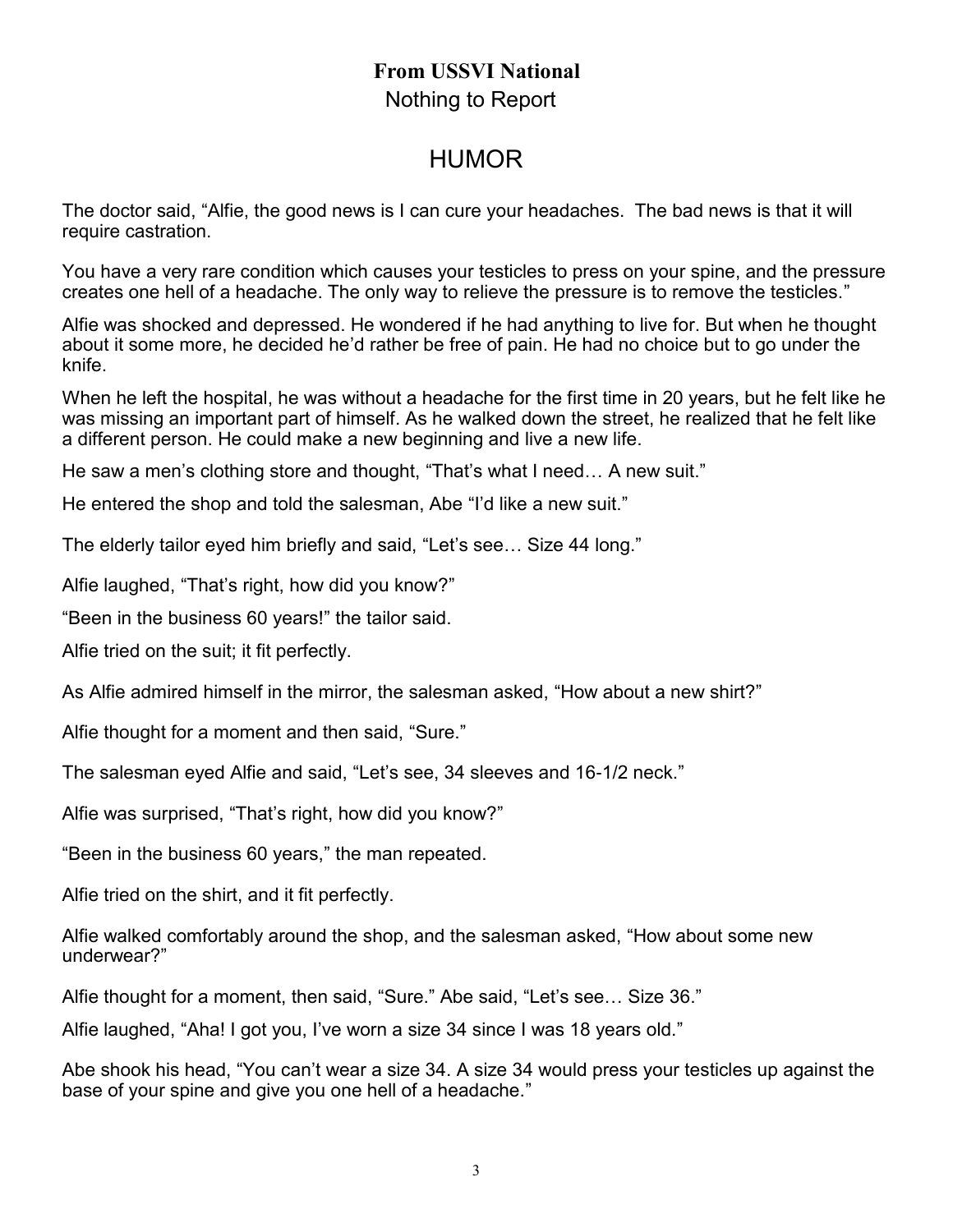#### **A HERO AND HIS SON**



Charleston Base remaining WWII sailor, MSCM(SS) Stacey Power has been recognized over the past few months for his service. Most recently Stacey was presented the Quilt of Valor for his service during WWII. This may have not be possible without the help of his son Casey, who each month drives from his home in Atlanta to bring Stacey to our base meetings. Asked why he does this and he replied that it is a way to honor his father and everything he has done for our country.

#### **RUMMAGE SALE**

The second annual Rummage Sale was conducted by the Scholarship Committee on Saturday 13 November at Rodney's Rockets/Halloween Express parking lot from 0800 until 1300. Setup for the event started at o430 which was supported by Carl Chinn, Marty Sessler, Rick Sparger, Connie Chinn, Ricky Collins, Julian Villegas, Gloria Villegas, Larry Knutson, Glenn Little and Dave Harvey. The event raised over \$1600 dollars for the Scholarship Fund and any remaining donations after the sale were donated to the National Kidney Foundation Thrift Store, Summerville.

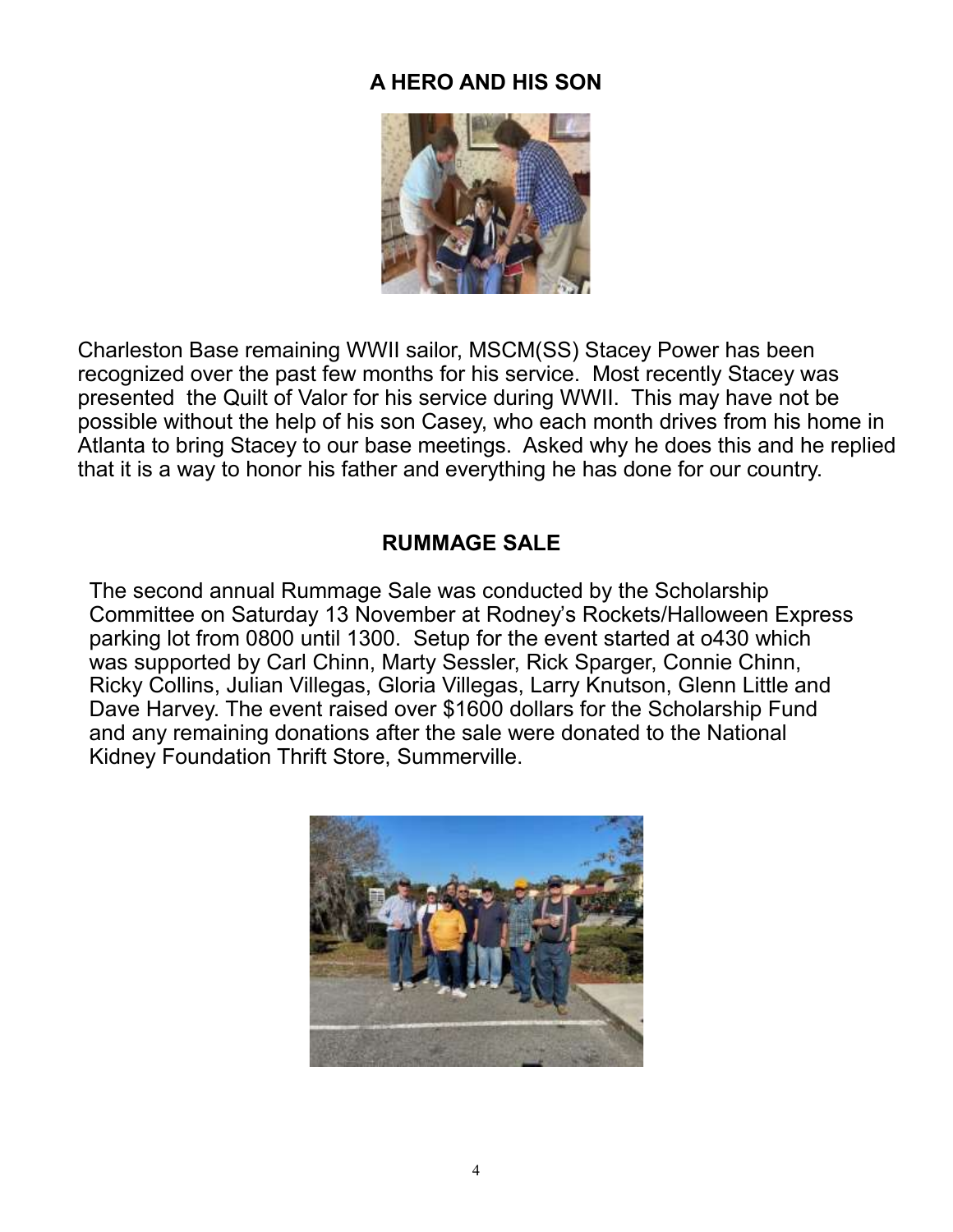

**VETERANS DAYS CEREMONY**

The Summerville Veterans Day Ceremony, sponsored by Knights of Columbus Assembly 1900, at the Dorchester County Administration Building, 500 N. Main Street, at the corner of Hwy 78 and North Main Street in Summerville. Other organizations participating include American Legion Post 21, Disabled American Veterans David McWhorter Chapter, Summerville Elks Lodge 2719, VFW Post 3433 and Post 3433 Auxiliary, and United States Submarine Veterans Inc. USSVI Charleston Base Chaplain and Hunley/Housatonic Coordinator supported the event which was highlighted by a moving dissertation by the QMCM(SS) Harry Nettles who gave the keynote speech.

### **CPO BREAKFAST**

The annual CPO breakfast was held at Cracker Barrel on Ashley Phosphate Rd the 10th of November. Charleston Base members attending included Mike Emerson, Ed Stank, Glenn Little, and Harry Nettles. Many sea stories were traded and us old-timers learned much about the new navy. Our new chiefs were eager to learn about our experiences during our service and how they could apply them.

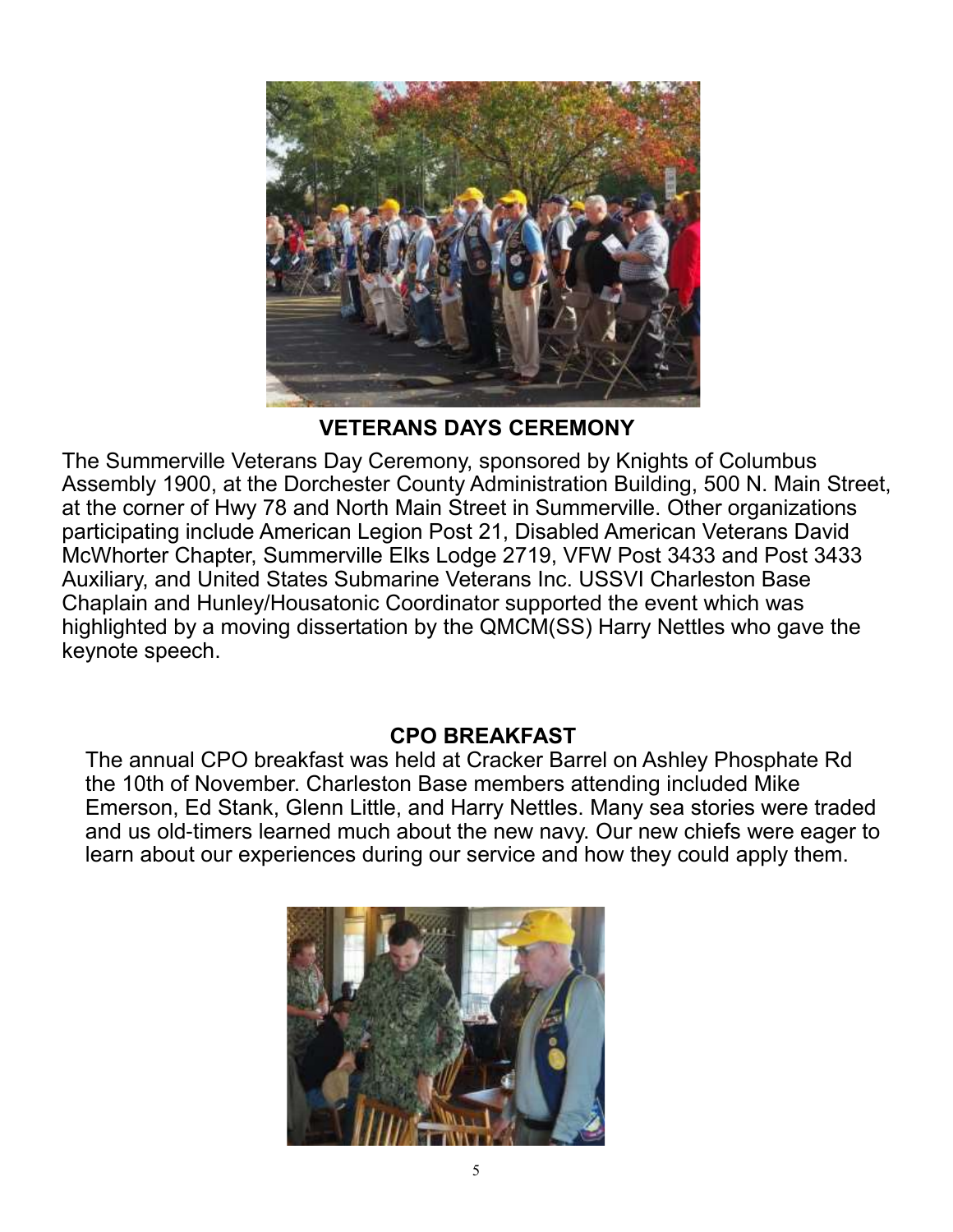#### HARLEYVILLE CHRISTMAS PARADE



Charleston Submarine Veterans participated in two wonderful Christmas parades over the holidays. The first was in Harleyville SC on 2 Dec. The weather was unusually warm but still brisk for this time of the year. Charleston Base has been a staple of this parade for many years and the Harleyville folks always give us a warm and patriotic welcome. We provide candy for the many children who line the parade route adding to the excitement.

On Saturday, the 11th of December Charleston Base participated in our 2nd trip to the Goose Creek parade and was greeted enthusiastically by the local residents who remember when the "Creek" was home to many sailors who served about submarines both at the Weapons Station and the Main Base. Many veterans saluted the boat as it passed through the streets.

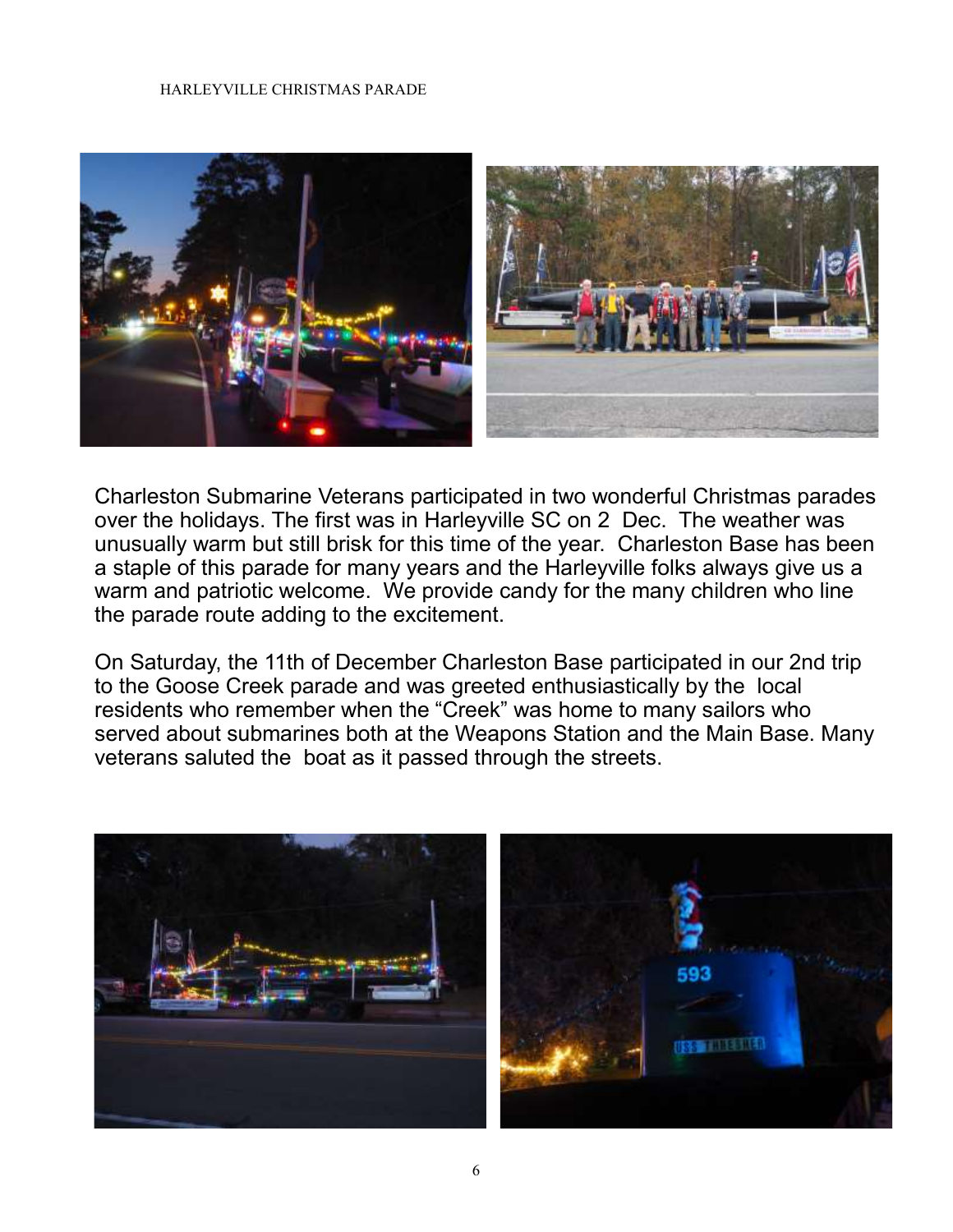# **CHARLESTON BASE CHRISTMAS PARTY**

The 2021 Charleston Base Christmas party was held on 4 December at the Fleet Reserve Association in Goose Creek. The party was attended by about 50 Subvets and there better halves. Free finger food and sides were provided by the members and base recreation fund. Background music was provided and a cash bar was available. The Scholarship committee provided mini-bottles free of charge. A cake cutting ceremony was performed by Stacey Powers. Looking forward to next year when we can provide a full blown party.